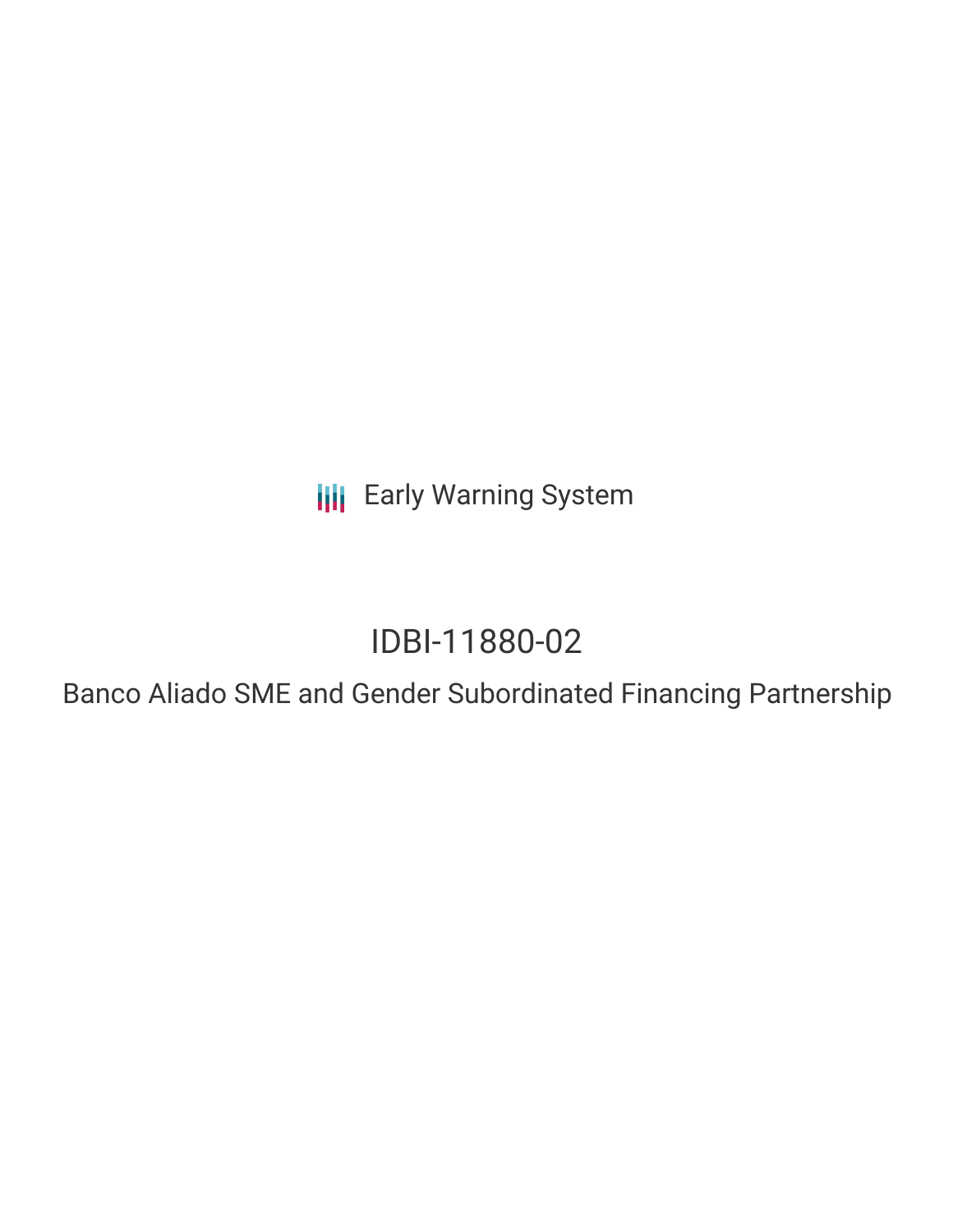

# **Quick Facts**

| <b>Countries</b>               | Panama                      |
|--------------------------------|-----------------------------|
| <b>Financial Institutions</b>  | IDB Invest (IDBI)           |
| <b>Status</b>                  | Approved                    |
| <b>Bank Risk Rating</b>        | FI                          |
| <b>Voting Date</b>             | 2021-10-06                  |
| <b>Borrower</b>                | Banco Aliado S.A.           |
| <b>Sectors</b>                 | Finance, Industry and Trade |
| <b>Investment Type(s)</b>      | Loan                        |
| <b>Investment Amount (USD)</b> | \$50.00 million             |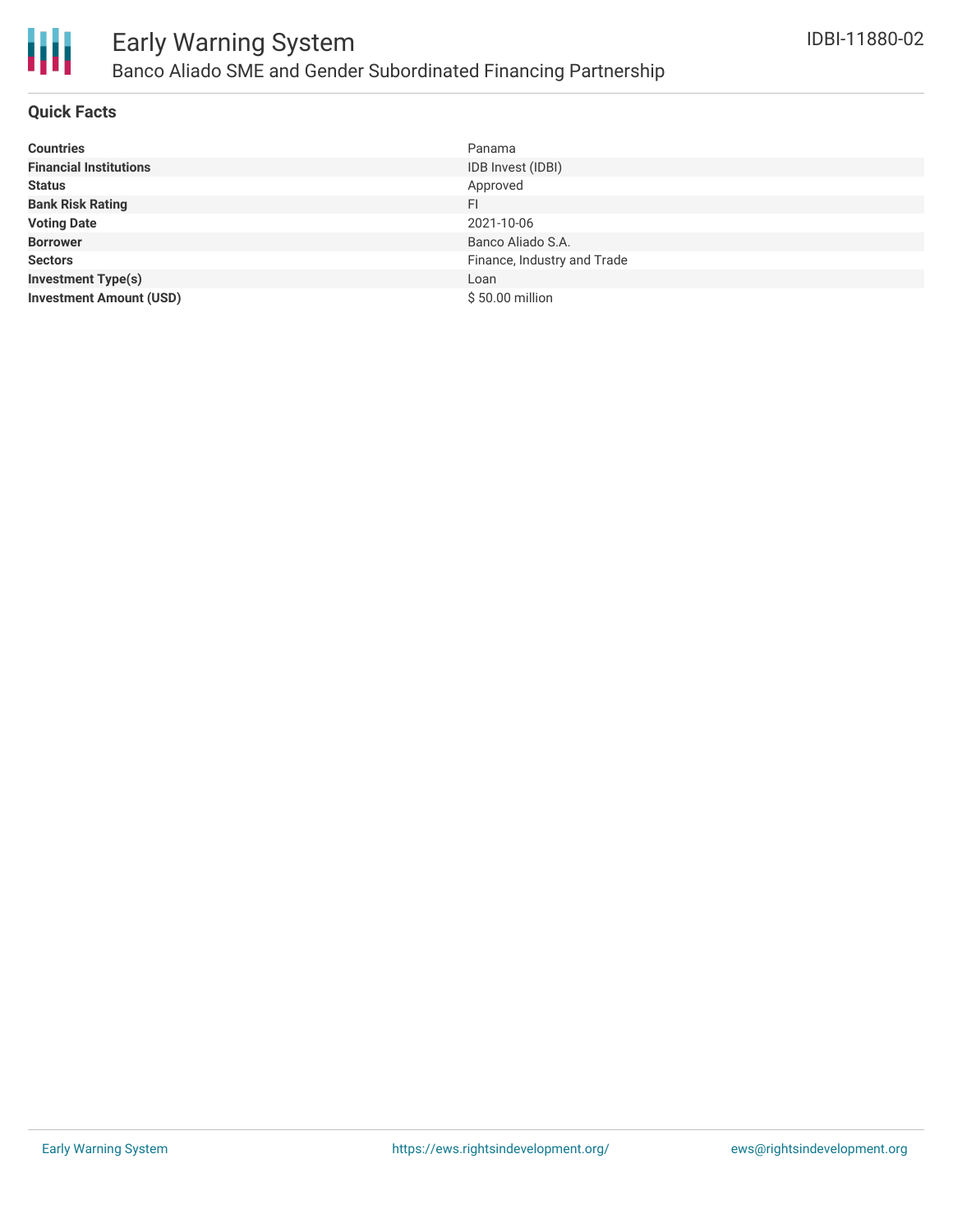

# **Project Description**

The project financing involves a subordinate unsecured loan of up to US\$50 million to Banco Aliado, S.A. ("Banco Aliado" or the "Bank"). The loan aims to support Banco Aliado's capital position and expanding the access of Panamanian small and mediumsized enterprises (SMEs) and women-led SMEs to financing products.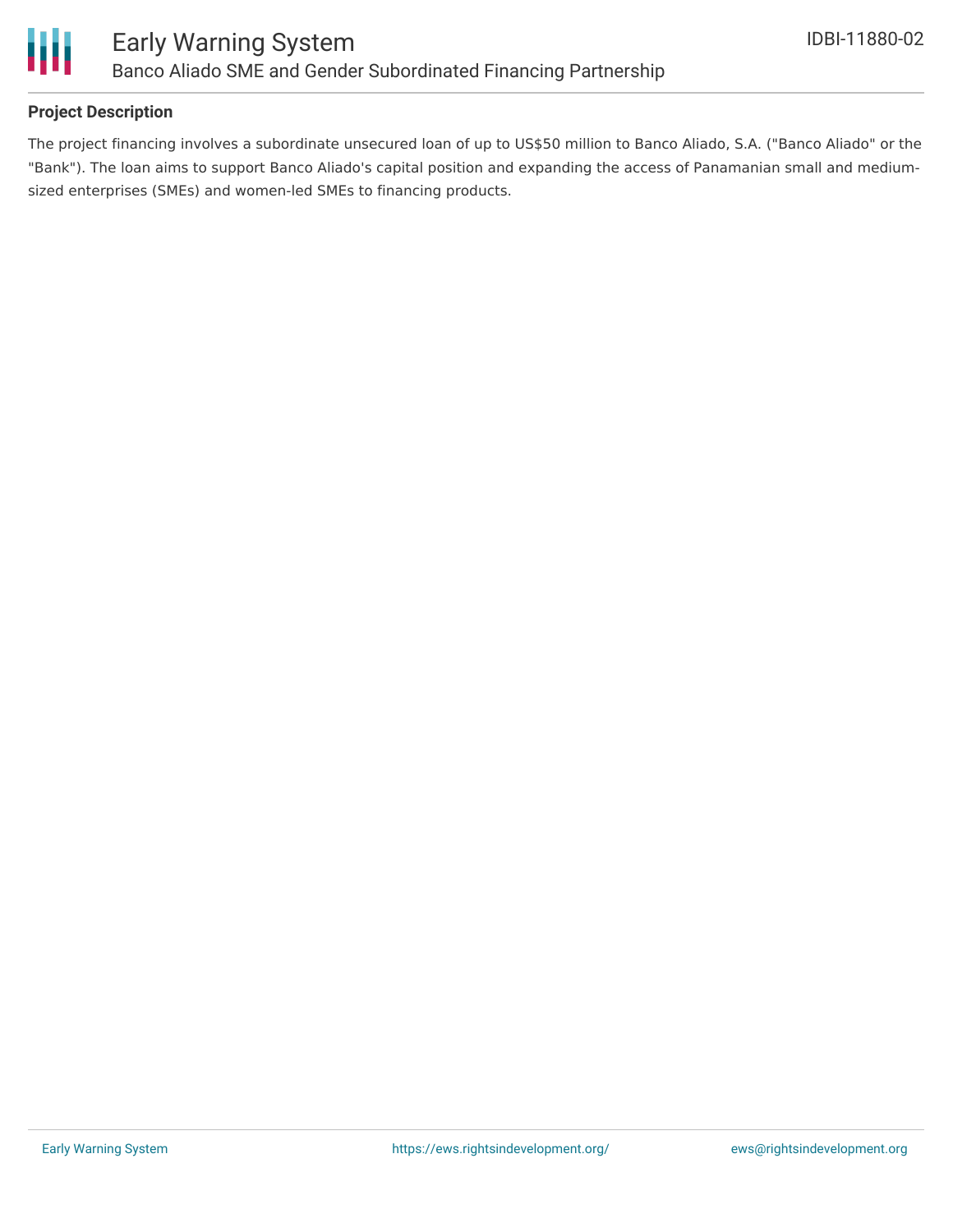

## **Investment Description**

• IDB Invest (IDBI)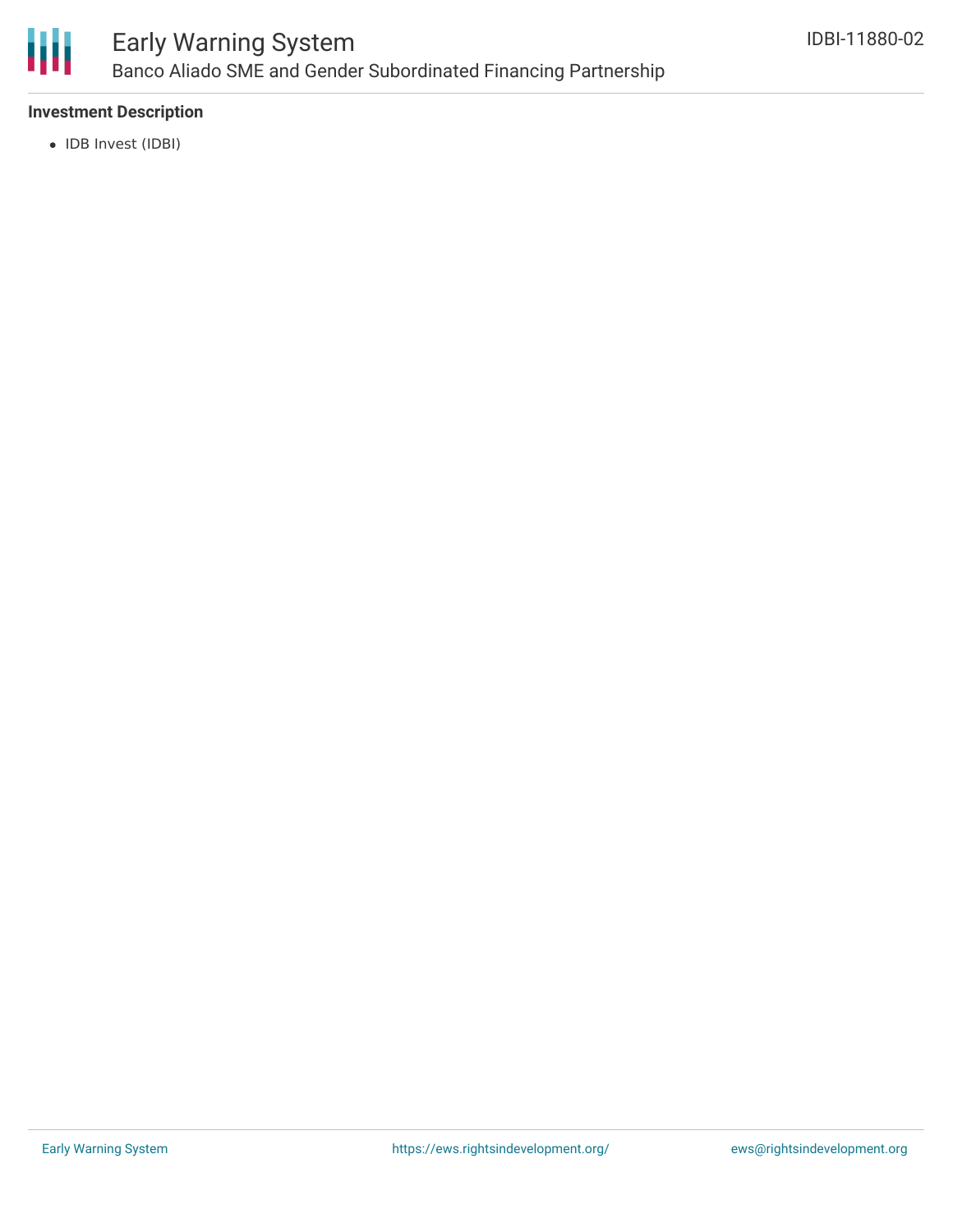

## **Contact Information**

EMAIL: requestinformation@idbinvest.org PHONE: +1(202)-566-4566 ADDRESS: 1350 New York Ave NW, Washington, DC 20005

## ACCOUNTABILITY MECHANISM OF IDB / IDB INVEST

The Independent Consultation and Investigation Mechanism (MICI) is the independent complaint mechanism and fact-finding body for people who have been or are likely to be adversely affected by an Inter-American Development Bank (IDB) or Inter-American Investment Corporation (IDB Invest)-funded project. If you submit a complaint to MICI, they may assist you in addressing the problems you raised through a dispute-resolution process with those implementing the project and/or through an investigation to assess whether the IDB or IDB Invest is following its own policies for preventing or mitigating harm to people or the environment. You can submit a complaint by sending an email to MICI@iadb.org. You can learn more about the MICI and how to file a complaint at http://www.iadb.org/en/mici/mici,1752.html (in English) or http://www.iadb.org/es/mici/mici,1752.html (Spanish).